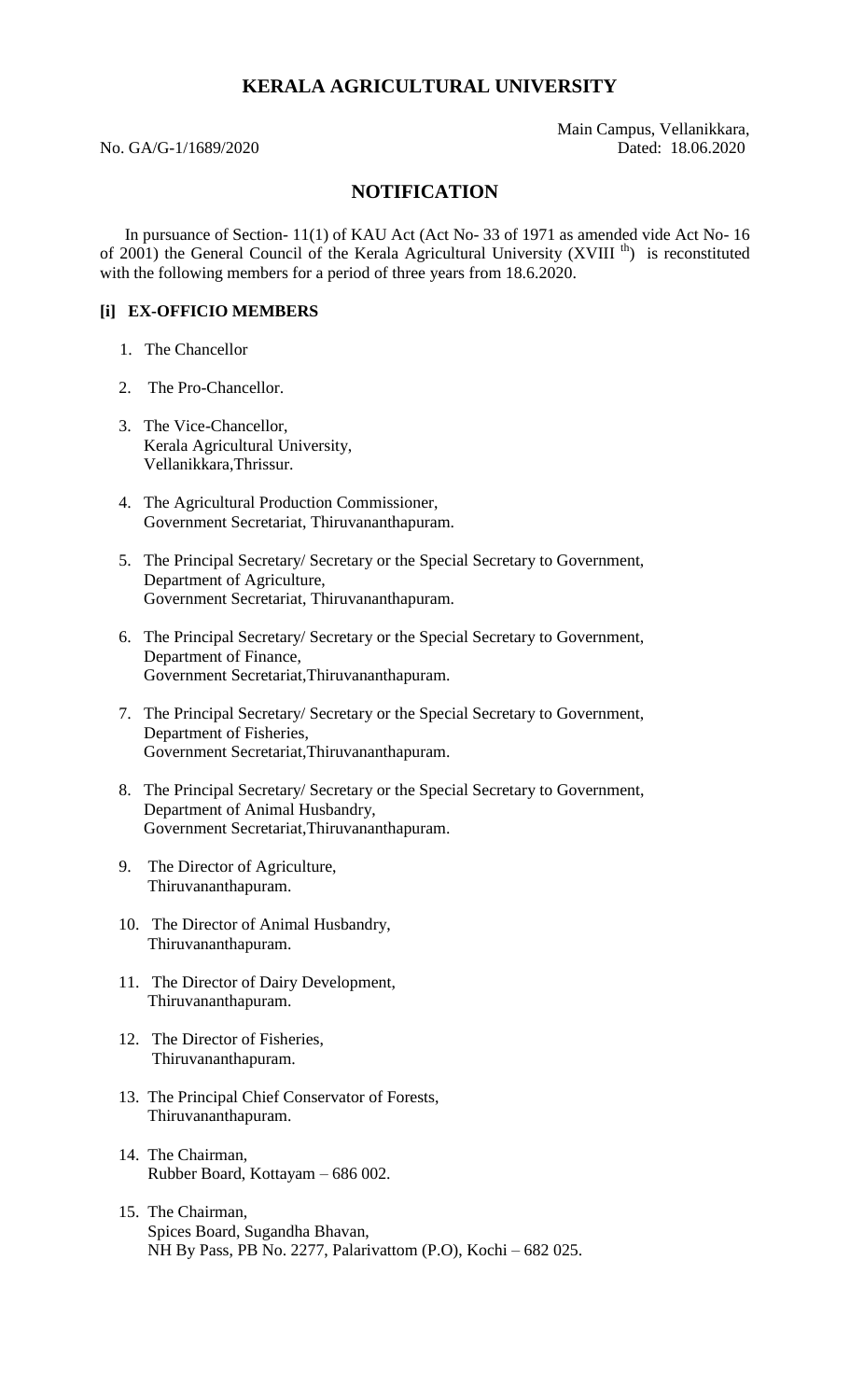- 16. The Chairman, Marine Products Export Development Authority, Panampilly Nagar, Kochi.
- 17. The Director, CPCRI, Kasargod – 671 124.
- 18. The Director, Kerala Forest Research Institute, Peechi, Thrissur – 680 653.
- 19**.** Dr**.** C.N.Ravishankar, **[Representative of ICAR]** Director, Central Institute of Fisheries Technology, Willington Island, Matsyapuri, P.O Cochin-682 029, Kerala.

## **[The MLA representing the constituency in which the Headquarters of the University is situated]**

 20. Sri.K.Rajan, (66 Ollur) Member, Kerala Legislative Assembly Pulikkal House, P.O, Anthikkad,Thrissur - 680 641.

## **[ii] ELECTED MEMBERS**

**[Four members elected by the members of the Legislative Assembly of whom one shall be a member belonging to a SC/ST.]**

 $[21 - 24]$  Vacant

**[One member elected by the Deans of Faculties of the University]**

[25] Vacant

**[Four members elected by the Teachers of the University]**

[26-29] Vacant

## **[Two members elected by the Students of the University]**

[30-31] Vacant

**[Two members elected by the Non-teaching Staff of the University]**

[32-33] Vacant

#### **[Two members elected by the Permanent Labourers of the University]**

[34-35] Vacant

### **[iii] MEMBERS NOMINATED BY THE CHANCELLOR**

*[Four eminent Scientists in the field of Agriculture and allied subjects from the concerned University or from outside.]*

[36– 39] Vacant

*[Four Farmers of whom One shall be a member belonging to a Scheduled Caste or Scheduled Tribe and one shall be a woman]*

[40 - 43] Vacant